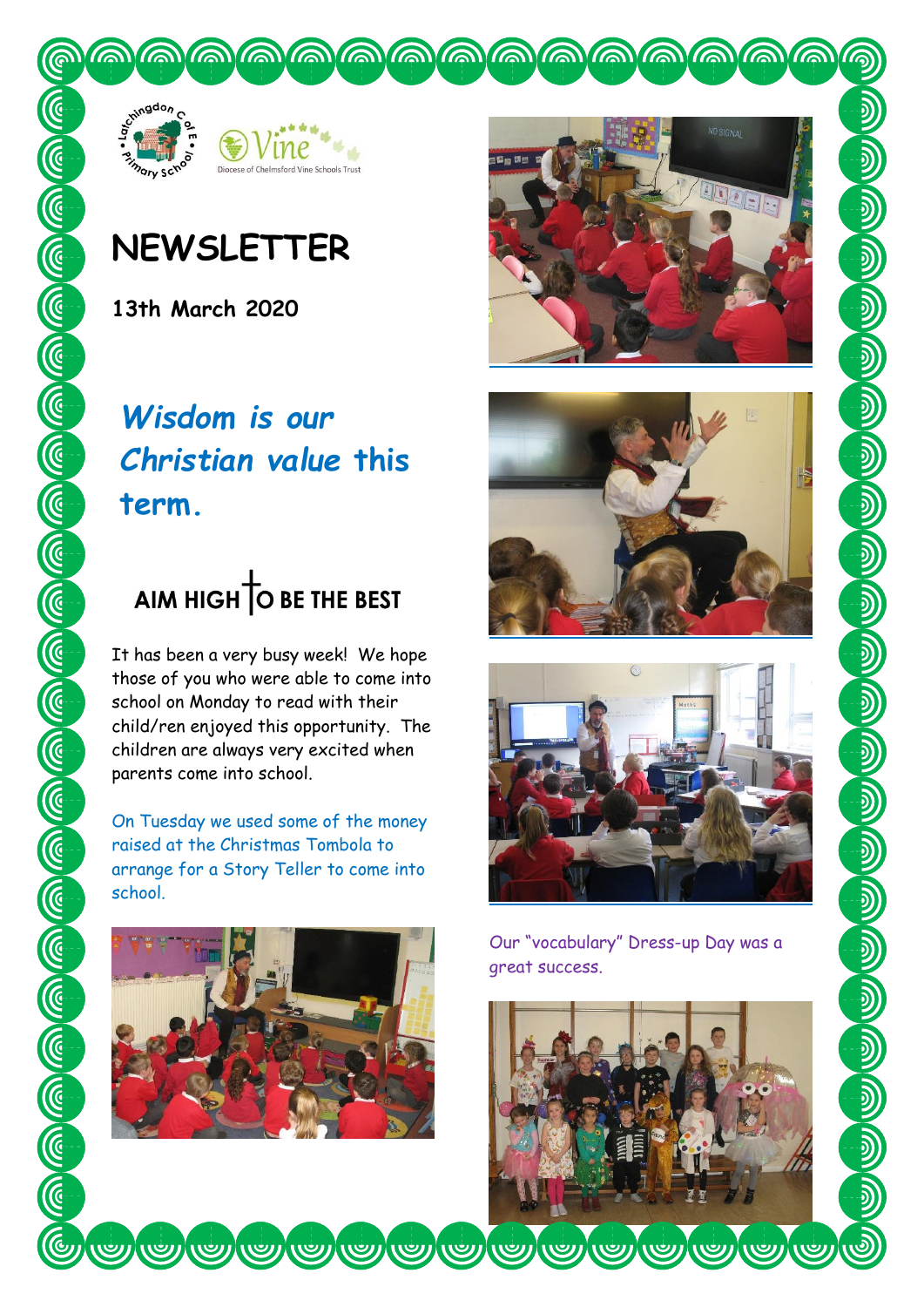











The PTFA alongside the children will be hosting a short music concert for Mothering Sunday.

They would like to invite 1 member of each family to join them on:

## Thursday 19<sup>th</sup> March at 2.35pm

The children will all receive a gift to give to their parent and there will be a surprise or two along the way from the children.

## Ticket price is £3

We are strictly only able to issue 1 ticket per family.

If you would like a ticket then please return the slip (attached to the letter issued by the PTFA) and the money to the PTFA post box located in the school office by Monday 16<sup>th</sup> March.

We look for which the seeing you.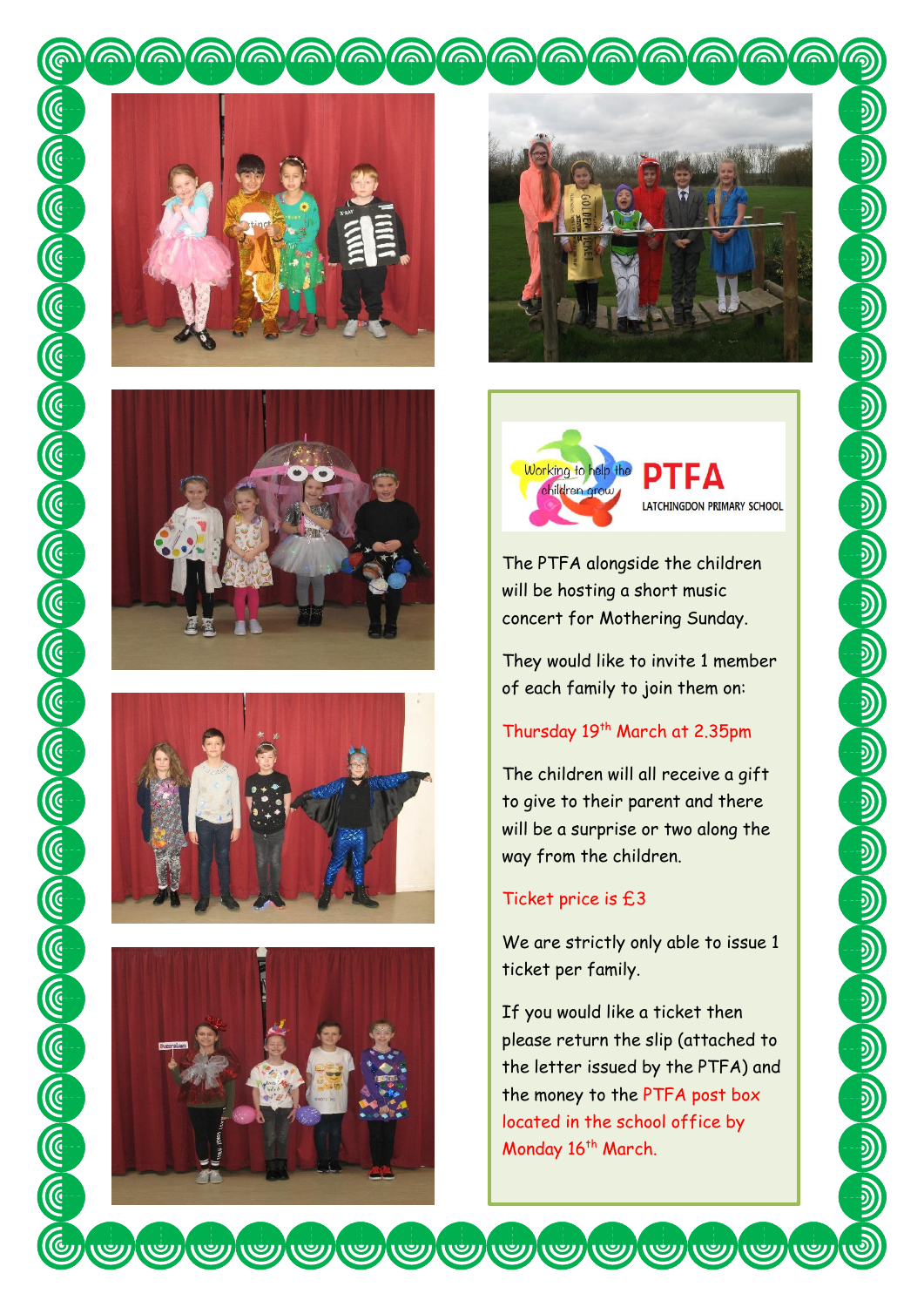Please be reminded that due to Parents' Evenings there will be no Gymnastics Club on Wednesday 18<sup>th</sup> March or Wednesday 25<sup>th</sup> March.



QQQQQQQQQQQQQQQQQQQ

Latchingdon C of E **Primary** School Council

The School Council have been discussing the unnecessary items that children bring into school. They have designed some posters which we have put near the pegs in each class.

We would also appreciate your cooperation in ensuring that your child/ren only bring items that are required such as reading book, reading journal, packed lunch and drink bottle.

### Parents' Evenings

Wednesday 18<sup>th</sup> March - 3.30pm-6pm Wednesday 25<sup>th</sup> March - 3.30pm-6pm Appointments dates and times have been sent out this week via the children.

Meetings will take place in the school hall and your child's work will be available to look through.

Please can you make alternative arrangements for all children. We do not have facilities for their care on these occasions and it is inappropriate for them to be with you during consultations.

# **MSCHOLASTIC**

The Book Fair will be arriving in school soon, with hundreds of new children's books to browse and buy.

## **Come and join us!**

Thursday  $19<sup>th</sup>$  March - 3.10pm -3.30pm

Friday  $20<sup>th</sup>$  March - 3.10pm - 3.30pm

## In top classroom

There are **over 200 titles** for you and your child to choose from, and with prices starting from **only £2.99,**  there's sure to be a book for everyone. Don't forget that every book you buy can help to get **FREE BOOKS** for our school!

## Covid 19 Update

We are continuing to follow advice from Public Health England in respect of Coronavirus.

We have not been put-on-alert to close and at present we have no plans to close the school for any additional time.

We are working closely with the Local Authority and if we are advised differently by Public Health England and the Department for Education to close, we will inform parents and carers immediately.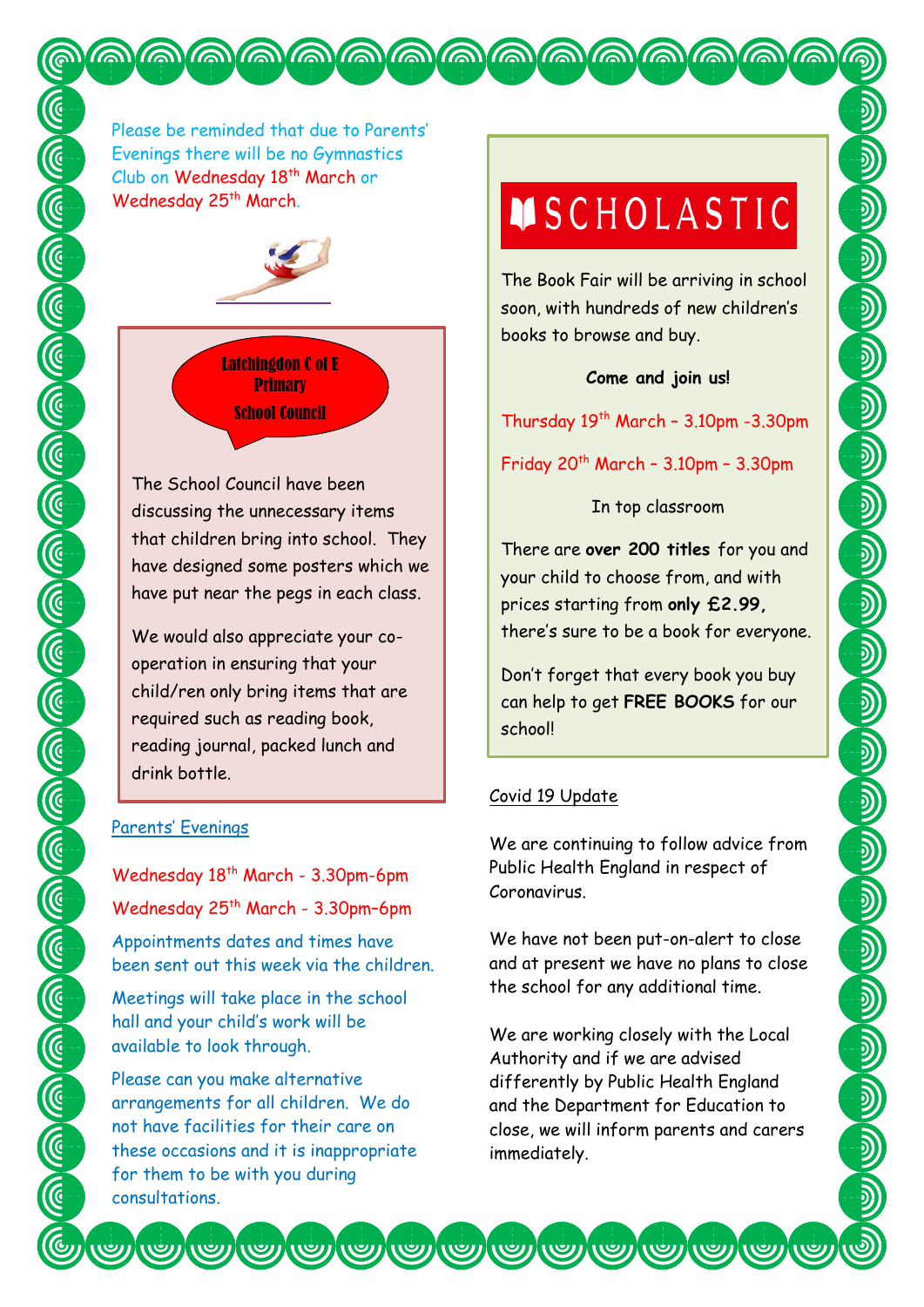#### **MUSIC LESSONS**

Mr Pritchard, our Music Teacher, has places on a Thursday morning for children to learn piano, keyboard or guitar.

The cost is £30 per half term for 5 lessons of 15 minutes each or £60 for 30 minutes. (fees are reduced for families on state benefits).

If you are interested in your child/ren learning to play an instrument, please contact Mr Pritchard on:

07442 170541 or

[steve.p.musicteacher@gmail.com](mailto:steve.p.musicteacher@gmail.com)



#### How to Wash Your Hands Properly

The staff are encouraging all the children to wash their hands regularly.

Public Health England have advised that everyone should wash their hands more often for 20 seconds with soap and hot water.

Watch the short NHS film for guidance: <https://youtu.be/bQCP7waTRWU>

Teach children how to wash their hands with the NHS handwashing song: [https://www.youtube.com/watch?v=S9V](https://www.youtube.com/watch?v=S9VjelWLnEg) [jelWLnEg](https://www.youtube.com/watch?v=S9VjelWLnEg)

#### **Attendance – w/e 13/3/20**

QQQQQQQQQQQQQQQQQQQ

| Year  |  | %      |
|-------|--|--------|
| R / 1 |  | 99.03% |
| 1/2   |  | 90.15% |
| 3/4   |  | 97.31% |
| 5/6   |  | 97.64% |

Class R/1 are the weekly winners.

The Government expects our attendance to be 96%.

If your child is not is school, please remember to phone each morning and leave a message. We must have a reason to enable us to authorise the absence.

If you receive a text message please contact the school to explain the absence. If we do not hear from you telephone calls will be made. Safeguarding requires the school to know why a child is not in school. Every child legally has to attend school and parents/carers have a duty to notify the school.